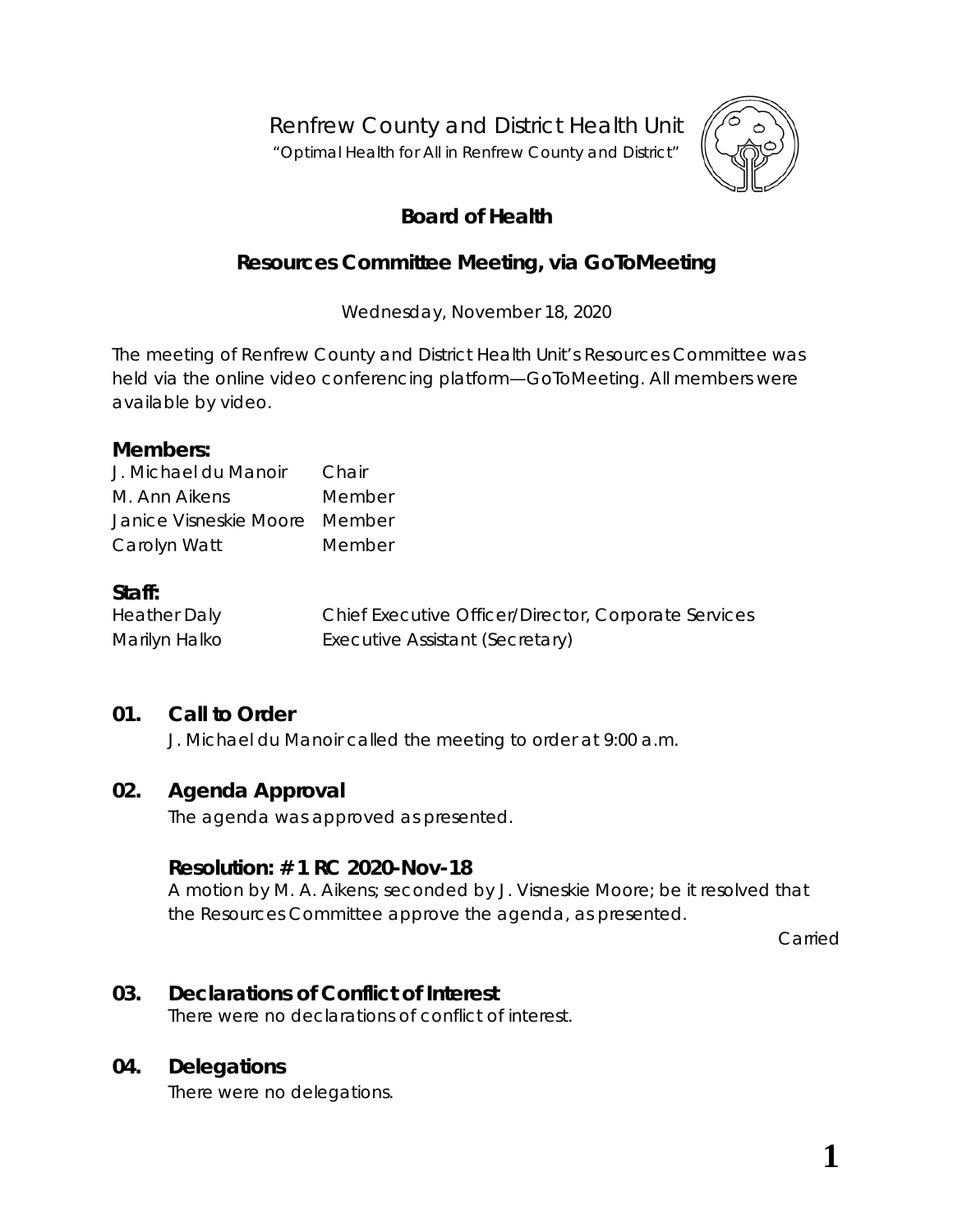## **05. Minutes of Previous Meetings (Approval)**

a. Resources Committee Meeting Minutes 2020-Oct-20 The meeting minutes for the Resources Committee meeting held on Tuesday, October 20, 2020, were approved, as presented.

## **Resolution: # 2 RC 2020-Nov-18**

A motion by C. Watt; seconded by J. Visneskie Moore; be it resolved that the meeting minutes for the Resources Committee meeting held on Tuesday, October 20, 2020 be approved, as presented.

Carried

## **06. Business Arising**

- a. Action List—2020-Oct-27—from BoH meeting.
	- i. Report re: discussion with Ottawa public Health—AMOH
	- ii. Staffing updates report
	- iii. Update on renovation progress with cost information.

The Committee Chair reported that all items earmarked for the Resources Committee in the Action List would be addressed in the reports that followed.

### **07. Correspondence**

There was no correspondence.

### **08. Staff Reports**

#### a. **Report re: discussion with Ottawa Public Health—AMOH**

On behalf of Dr. Robert Cushman and the Senior Management Team, H. Daly updated the Committee regarding this agenda item in a closed session—13. Closed Meeting.

- b. H. Daly presented the following report to the Committee:
	- [Briefing Note—November](https://www.rcdhu.com/wp-content/uploads/2020/12/08.-b.-Briefing-Note-Nov-2020.pdf) 2020.

Discussion ensued around the items listed below and contained in the *Note*:

#### **Relocation Update: Pembroke Mall Swing Space**

H. Daly reported to the Committee that RCDHU had a successful relocation to the Pembroke Mall, during the last week of October 2020.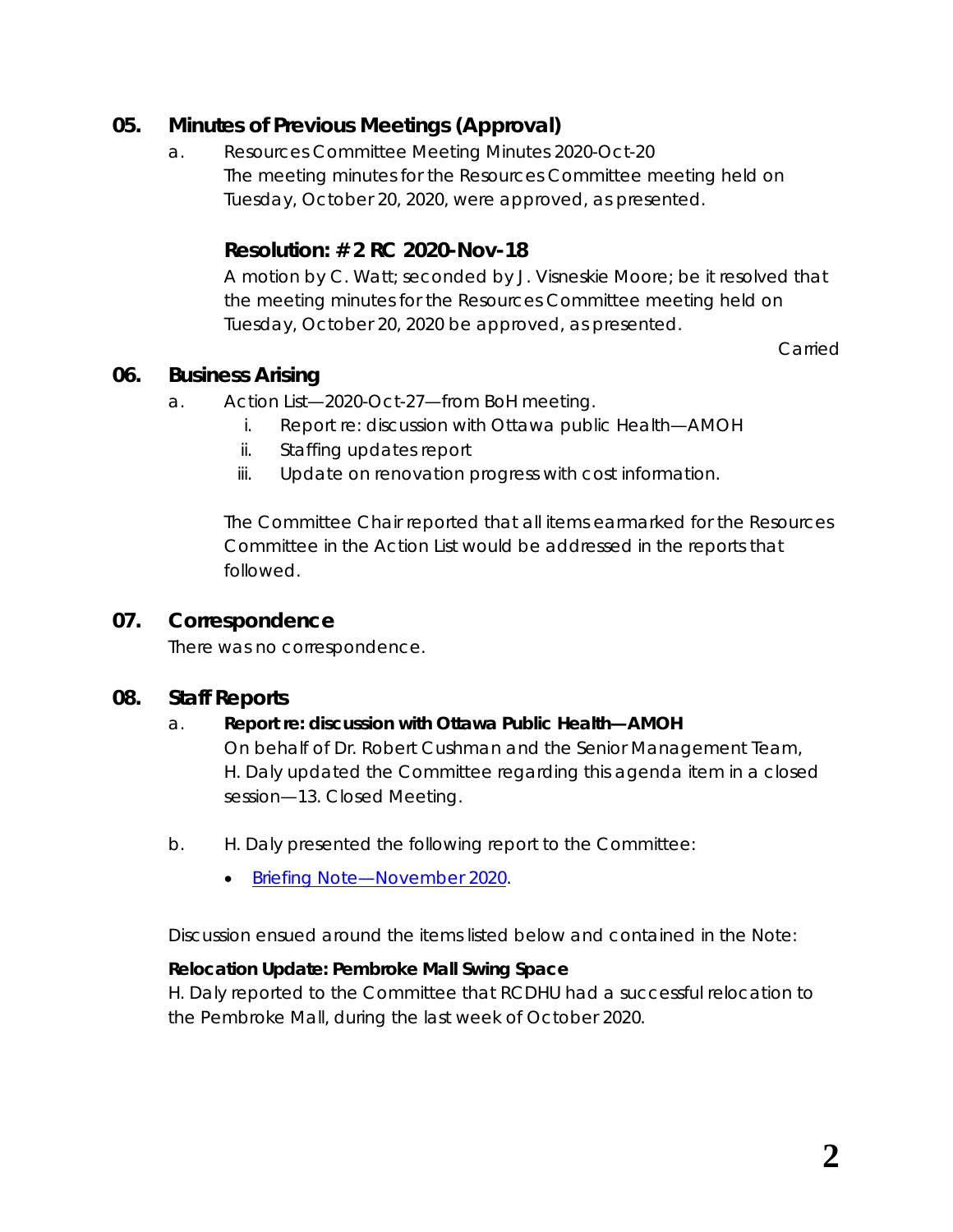#### **Renovation Update: 141 Lake Street**

Renovations continue at 141 Lake Street with ongoing challenges typical for a project of this scale.

It is anticipated that the vaccine refrigerators, currently housed at PRH, will be moved to 141 Lake Street during the first week of January 2021.

System furniture will be installed the first and second week of the new year. It is anticipated that the staff will move in by the end of January, 2021.

RCDHU is consistent with the budget at the time of this report.

#### **Human Resources—COVID-19 Response**

As shown on *Table 1: RCDHU temporary new hires to October 31, 2020 in response to COVID-19*, RCDHU currently has 22 additional temporary hires assisting with the pandemic response.

#### **Human Resources Headcount and FTEs**

*Table 2: Budget to Actual and October 31 Regular Staff FTE RCDHU*, provides a summary by category of the number of full-time equivalent staff members at Renfrew County and District Health Unit, at October 31, 2020.

H. Daly reported that RCDHU budget to actual FTE count, at the end of October, was down by four (4).

Several factors impacting headcount include:

- Unanticipated retirements
- Backfilling leaves of absence
- PHI recruitment challenges
- Delay of launch of OSDCP program.

### **Resolution: # 3 RC 2020-Nov-18**

A motion by M. A. Aikens; seconded by C. Watt; be it resolved that the Resources Committee accept the Briefing Note presented by H. Daly, Acting Chief Executive Officer/Director, Corporate Services.

Carried

### **09. Board Committee Reports**

There were no Board Committee reports.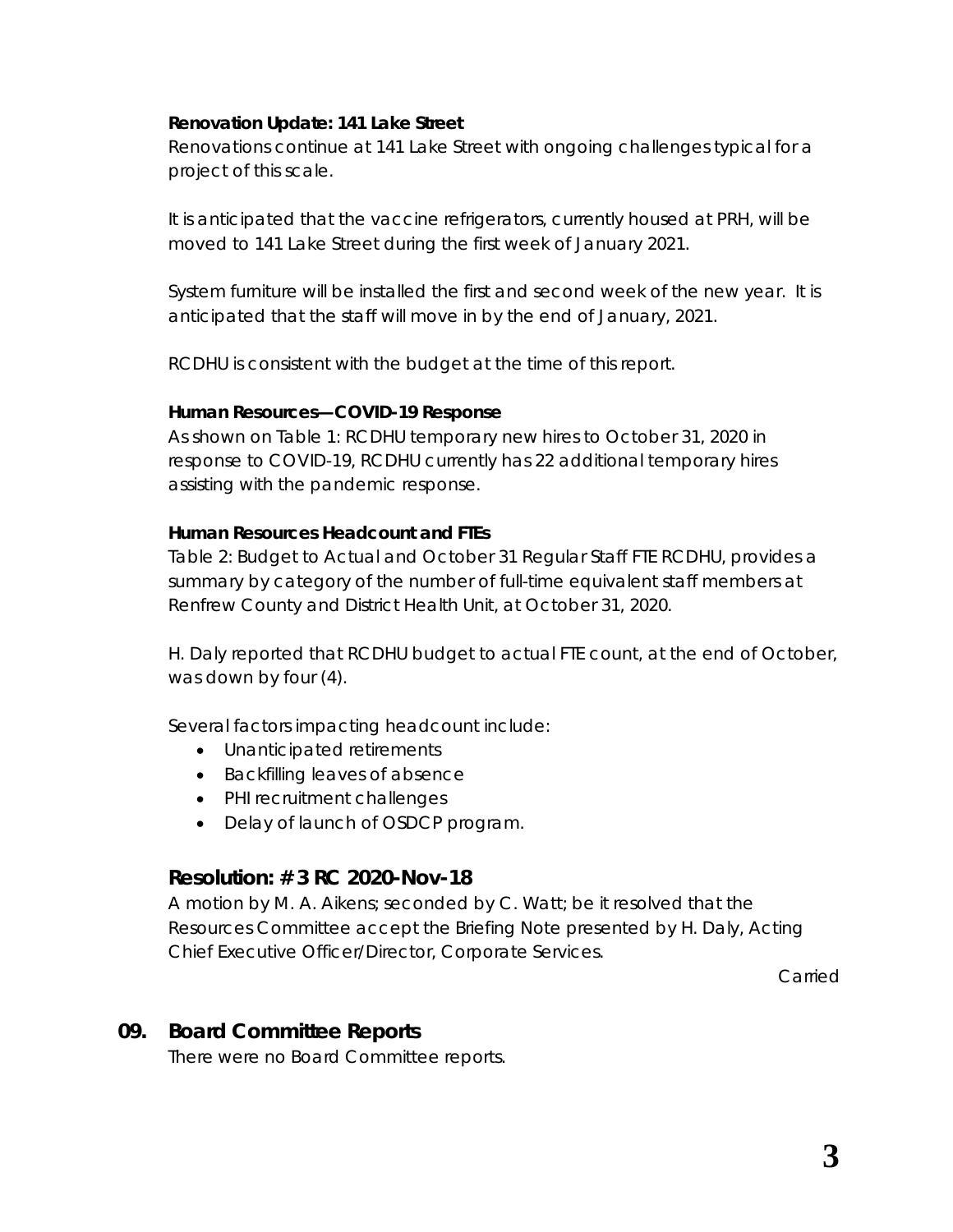### **10. By-Laws**

There were no items in by-laws.

## **11. New Business**

### **Long Service Awards**

The Committee discussed how to safely present Long Service Awards to RCDHU Staff Members during the COVID-19 pandemic. They will ask for the input from the Board on this matter.

Committee Members were appreciative of the efforts of RCDHU Staff to go above and beyond their duties during the relocation project and the COVID-19 pandemic and put forward the following recommendation:

## **Resolution: # 4 RC 2020-Nov-18**

A motion by M.A. Aikens; seconded by C. Watt; be it resolved that the Resources Committee recommend to the Board approval for up to \$1000, in lieu of a luncheon, to show the Board's appreciation to RCDHU Staff with the purchase of a small token of appreciation and card for Staff Members.

Carried

## **12. Notice of Motion**

There was no notice of motion.

## **13. Closed Meeting**

Before moving into the closed session, the Committee Chair asked all those present at the meeting if they were in a secure location and alone. Everyone confirmed compliance with both requests.

## **Resolution: # 5 RC 2020-Nov-18**

A motion by M. A. Aikens; seconded by J. Visneskie Moore; be it resolved that the Resources Committee move into a closed meeting at 10:21 a.m. to discuss: k. a position, plan, procedure, criteria or instruction to be applied to any negotiations carried or to be carried on by or on behalf of the municipality or local board. 2001, c. 25, s. 239 (2); 2017, c. 10, Sched. 1, s. 26.

Carried

The Committee Chair rose to report at 11:10 a.m., that the Resources Committee met in a closed meeting to discuss: k. a position, plan, procedure, criteria or instruction to be applied to any negotiations carried or to be carried on by or on behalf of the municipality or local board. 2001, c. 25, s. 239 (2); 2017, c. 10, Sched. 1, s. 26.